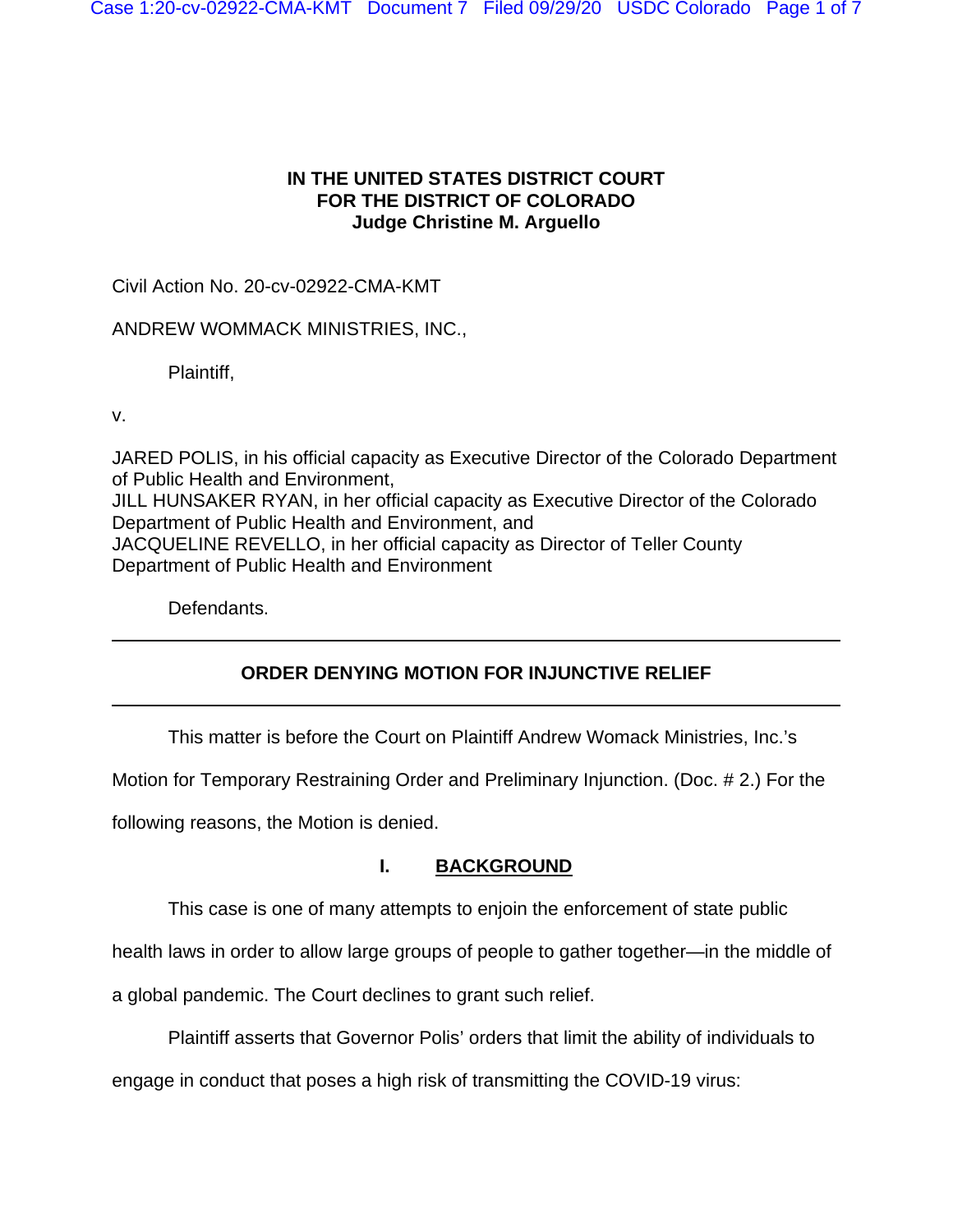internally discriminate between AWMI's permissible nonreligious activities and its impermissible religious activities in the same building, for the same number of people. The Governor's Orders also externally discriminate between AWMI's religious activities and the non-religious activities of other "Critical Businesses" and formally exempt entities, and *de facto* exempt mass protests." Thus, the Governor's Orders infringe on AWMI's constitutionally protected rights to free exercise and speech, and freedom from hostility towards its sincerely held religious beliefs. The Constitution does not have provide [sic] a pause button for the COVID-19 pandemic, and the Governor's unconstitutional restriction of AWMI's cherished First Amendment liberties should be enjoined.

(Doc. # 2 at 39.)

Numerous courts have considered, and persuasively rejected, nearly identical arguments.

### **II. LEGAL STANDARD**

"A preliminary injunction is an extraordinary remedy, the exception rather than the rule." *Free the Nipple-Fort Collins v. City of Fort Collins, Colorado*, 916 F.3d 792, 797 (10th Cir. 2019) (quoting *U.S. ex rel. Citizen Band Potawatomi Indian Tribe of Oklahoma v. Enter. Mgmt. Consultants, Inc.*, 883 F.2d 886, 888 (10th Cir. 1989)). Thus, injunctive relief should be granted only when the moving party **clearly and unequivocally** demonstrates its necessity. *See Schrier v. Univ. of Colo.*, 427 F.3d 1253, 1258 (10th Cir. 2005). A party seeking a preliminary injunction must show: (1) the movant is substantially likely to succeed on the merits; (2) the movant will suffer irreparable injury if the injunction is denied; (3) the movant's threatened injury outweighs the injury the opposing party will suffer under the injunction; and (4) the injunction would not be adverse to the public interest. *Fish v. Kobach*, 840 F.3d 710, 723 (10th Cir. 2016).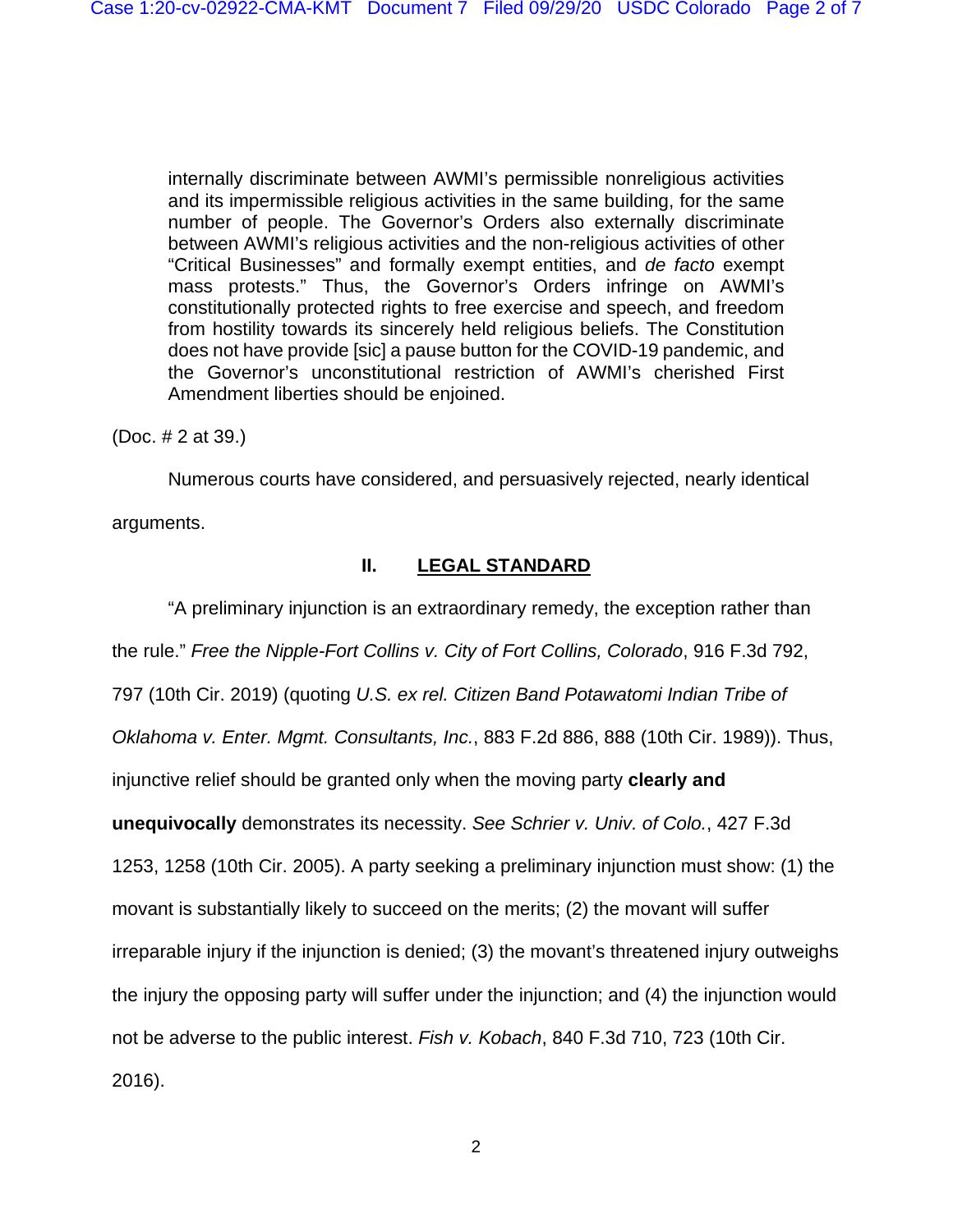#### **III. DISCUSSION**

As a preliminary matter, the Court finds that Plaintiff is seeking a disfavored injunction "that would grant them essentially all the relief they request in their . . . complaint." *High Plains Harvest Church v. Polis*, No. 1:20-cv-01480-RM-MEH, 2020 WL 3263902, at \*2 (D. Colo. June 16, 2020) (finding injunction to be disfavored when, as here, church sought relief from COVID-19 public health laws). "To get a disfavored injunction, the moving party faces a heavier burden on the likelihood-of-success-on-themerits and the balance-of-harms factors: She must make a **strong showing** that these tilt in her favor." *Mrs. Fields Franchising, LLC v. MFGPC*, 941 F.3d 1221, 1232 (10th Cir. 2019) (emphasis added) (citation omitted).

#### **A. PLAINTIFF IS NOT LIKELY TO SUCCEED ON THE MERITS**

Plaintiff argues that the Governor's public health orders unconstitutionally restrict religious activities. Plaintiff further asserts that the alleged discrimination against religious activities is evidenced by the Governor's accommodation of recent civil rights protests. However, United States District Judge Raymond Moore recently rejected Plaintiff's arguments in *High Plains Harvest Church v. Polis*. In that case, Judge Moore denied a church's motion for a preliminary injunction, reasoning:

In light of *South Bay* and the Supreme Court's more recent ruling in *Calvary Chapel Dayton Valley v. Sisolak*, No. 19A1070, 2020 WL 4251360 (July 24, 2020) ("*Calvary Chapel*"), the Court finds Plaintiffs have not made a strong showing of a reasonable likelihood of success in this matter. For the present purpose of determining whether preliminary relief is appropriate, the Court finds this case is not materially different from these Supreme Court cases, both of which denied injunctive relief. **Plaintiffs' attempt to distinguish**  *Calvary Chapel* **on the ground that the lower courts did not confront the issue of whether public officials discriminated against those plaintiffs in favor of protesters is unavailing**. If officials can impose more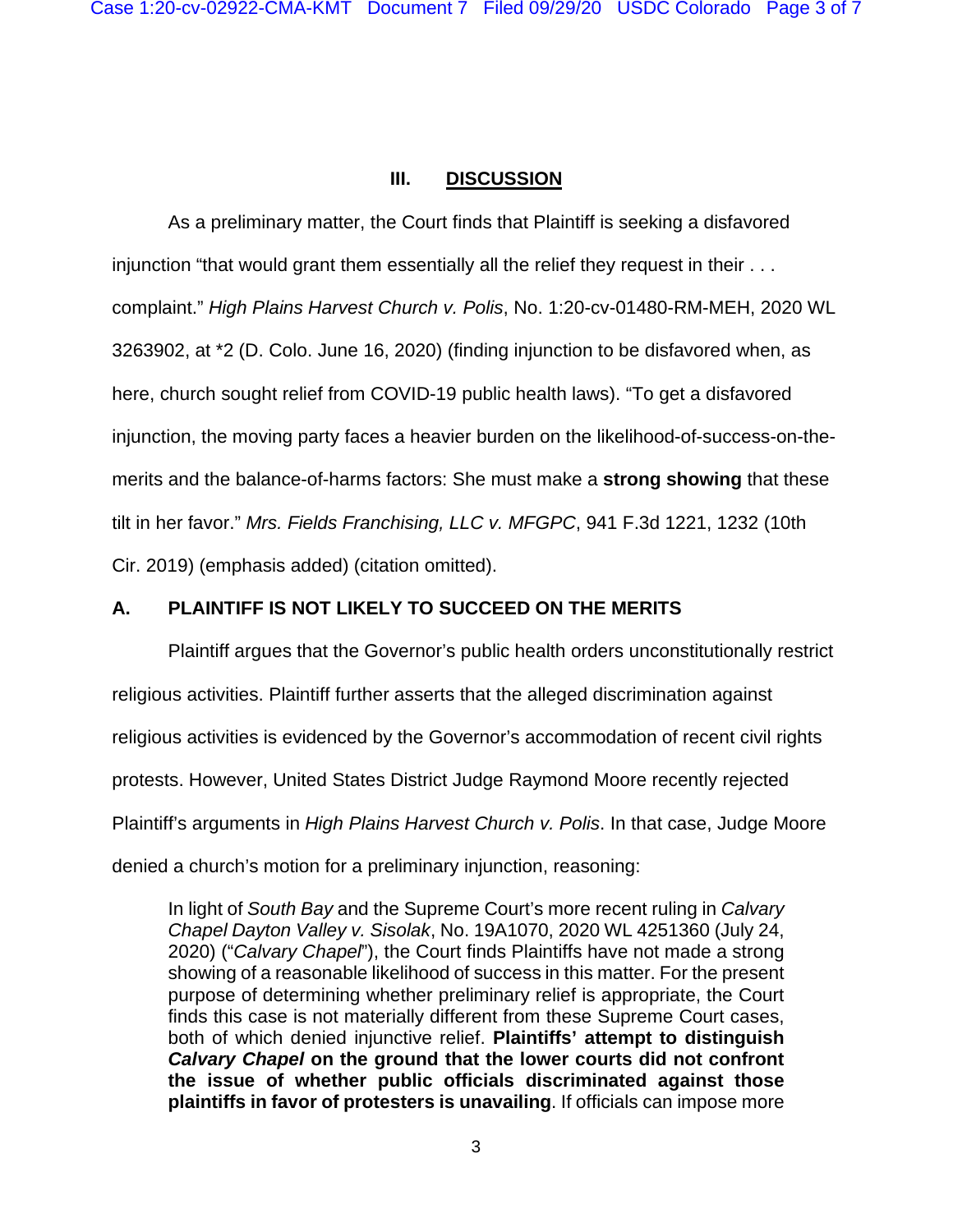severe restrictions on religious services than they can on bars, casinos, and gyms, it is difficult to see how the recent mass protests, which appear to have less in common with religious services than the activities at issue in *Calvary Chapel*, present circumstances where it is probable that the government's conduct is unconstitutional. Further, in his dissent in *Calvary Chapel*, Justice Alito addressed the notion that public officials might engage in viewpoint discrimination by expressing support for protesters while limiting attendance at church services, but that is not what the Court held. *See* 2020 WL 4251360, at \*4 (Alito, J., dissenting).

.... Plaintiffs essentially contend that because Defendants did not respond to the recent mass protests by wading into the crowd of demonstrators and arresting or citing people for public health violations, they may not now enforce the existing Executive Orders against Plaintiffs.

Despite the myriad of differences between the protests and Plaintiffs' desired services (including indoor vs. outdoor, emergency vs. less exigent circumstances being faced by law enforcement, and other distinctions), Plaintiffs would have the Court preclude the state from enforcing public health orders—even as the COVID-19 pandemic again demonstrates its persistence and resilience—merely because the state addressed an unprecedented and potentially explosive situation with a modicum of restraint. Contrary to what Plaintiffs contend, the record evidence does not establish that the state encouraged protests or created *de facto* exemptions. And the state did not lose its authority to manage a public health emergency because of its response to the protests. And so, . . . the Court has little trouble finding, at the very least, that the burden of establishing a substantial likelihood of prevailing on the merits has not been met.

2020 WL 4582720, at \*2 (emphasis added).

Additionally, the Seventh Circuit recently rejected a church's argument that

similar public health laws unconstitutionally favored secular activity. In *Elim Romanian* 

*Pentecostal Church v. Pritzker*, No. 20-1811, 2020 WL 2517093, at \*1 (7th Cir. May 16,

2020), Judge Frank Easterbrook held:

The Executive Order's temporary numerical restrictions on public gatherings apply not only to worship services but also to the most comparable types of secular gatherings, such as concerts, lectures, theatrical performances, or choir practices, **in which groups of people gather together for extended periods, especially where speech and**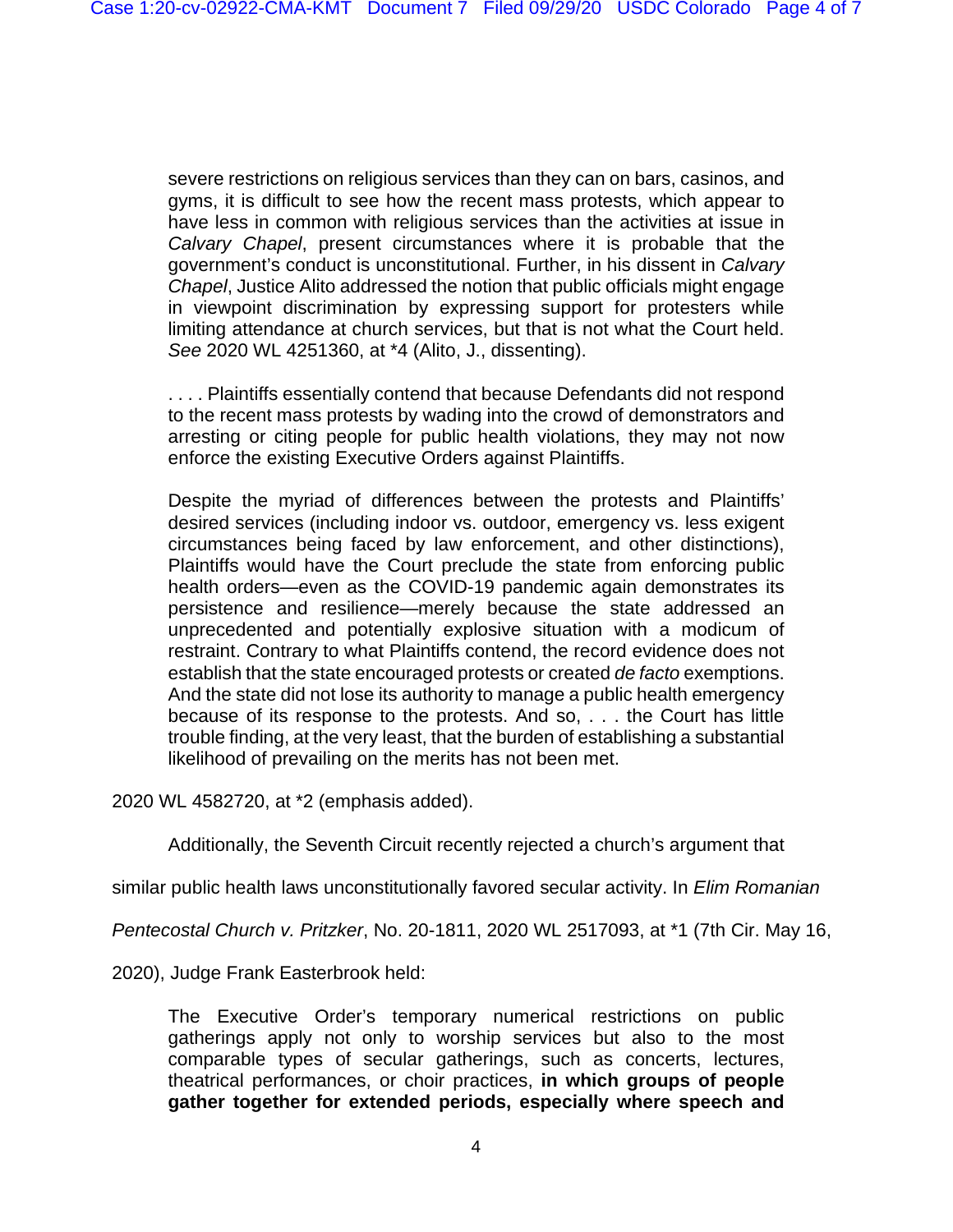**singing feature prominently and raise risks of transmitting the COVID-19 virus.** Worship services do not seem comparable to secular activities permitted under the Executive Order, such as shopping, in which people do not congregate or remain for extended periods.

For the same reasons, the Court finds that Plaintiff has not made a "strong showing" that it will prevail on the merits, which weighs against the issuance of a preliminary injunction. *High Plains Harvest Church*, 2020 WL 3263902, at \*2.

#### **B. PLAINTIFF'S DELAY WEIGHS AGAINST IRREPARABLE HARM**

It is well-established that "a showing of probable irreparable harm is the single most important prerequisite for the issuance of a preliminary injunction." *Dominion Video Satellite, Inc. v. Echostar Satellite Corp.*, 356 F.3d 1256, 1260 (10th Cir. 2004). Therefore, "the moving party must first demonstrate that such injury is likely before the other requirements for the issuance of an injunction will be considered." *Id*. (quoting *Reuters Ltd. v. United Press Int'l, Inc.*, 903 F.2d 904, 907 (2d Cir. 1990)). Accordingly, if the movant fails to meet its burden of establishing irreparable injury, courts "need not address the remaining preliminary injunction factors." *N.M. Dep't of Game and Fish v. U.S. Dep't of the Interior*, 854 F.3d 1236, 1249 (10th Cir. 2017) (citing *People for the Ethical Treatment of Prop. Owners v. U.S. Fish and Wildlife Serv.*, 852 F.3d 990, 1008 (10th Cir. 2017) ("If it is not necessary to decide more, it is necessary not to decide more.")); *see also Conry v. Estate of Barker*, No. 14-cv-02672-CMA-KLM, 2017 WL 5952709, at \*1 (D. Colo. 2017) (same).

"A plaintiff suffers irreparable injury when the court would be unable to grant an effective monetary remedy after a full trial because such damages would be inadequate or difficult to ascertain." *Awad v. Ziriax*, 670 F.3d 1111, 1131 (10th Cir. 2012) (quoting

5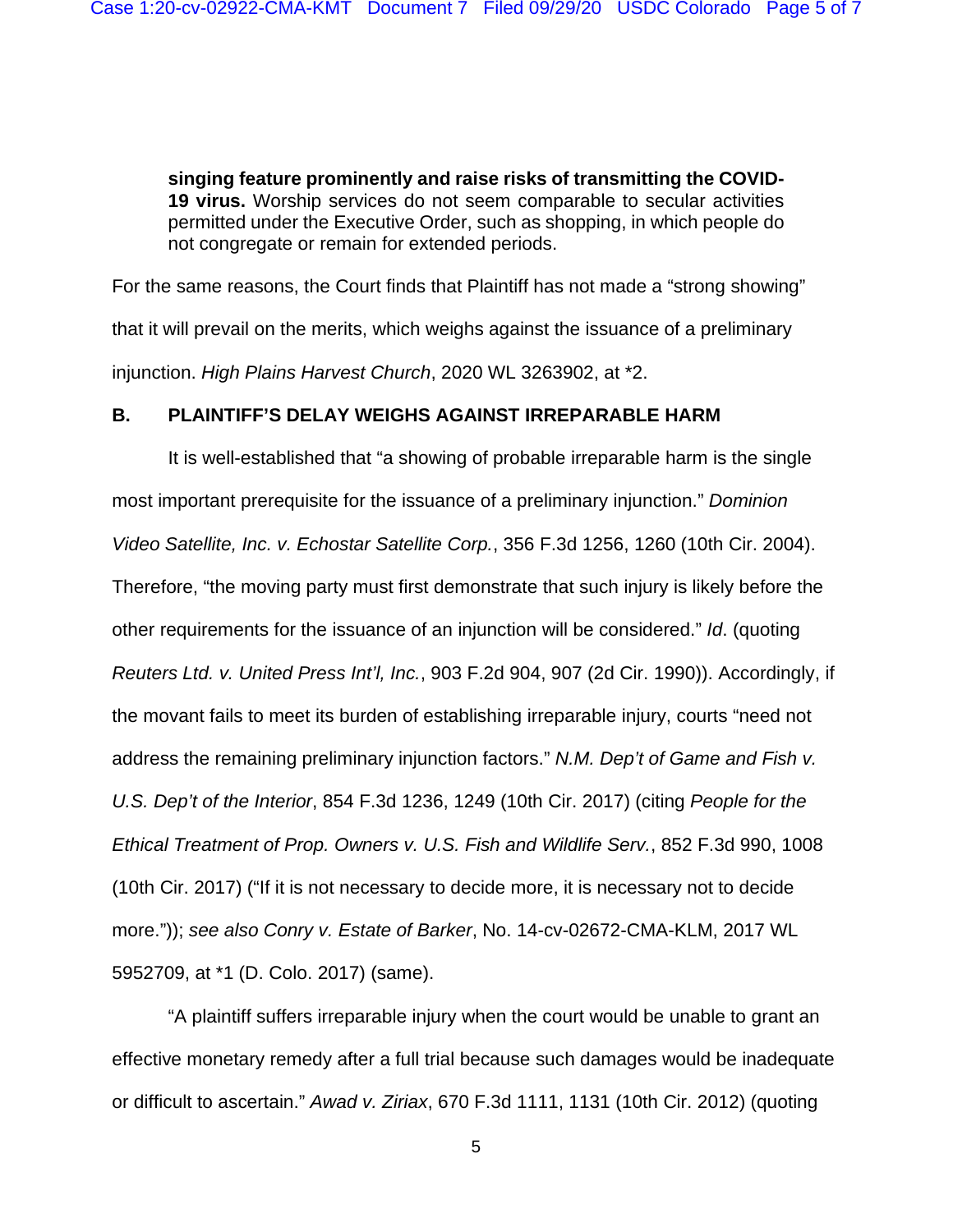*Dominion*, 269 F.3d at 1156). The party seeking injunctive relief must show that the harm is certain as opposed to theoretical, great, and "**of such imminence** that there is clear and present need for equitable relief." *Schrier v. Univ. of Colo.*, 427 F.3d at 1267 (emphasis added); *Heideman v. S. Salt Lake City*, 348 F.3d 1182, 1190 (10th Cir. 2003).

Plaintiff's delay in initiating this case heavily weighs against the issuance of a preliminary injunction. Colorado has had COVID-19 regulations in place for months. Moreover, Plaintiff chose to wait until a matter of days before its October conference to initiate this case. Thus, it is Plaintiff's own failure to act timely which has put it in this position. *Krueger Int'l, Inc. v. Nightingale Inc.*, 915 F. Supp. 595, 613 (S.D.N.Y. 1996) (Sotomayor, J.) ("**I decline to manufacture a sense of urgency that is not supported by plaintiff's own conduct**." (emphasis added)); *see, e.g.*, *Wreal, LLC v. Amazon.com, Inc.*, 840 F.3d 1244, 1248 (11th Cir. 2016) ("a party's failure to act with speed or urgency in moving for a preliminary injunction necessarily undermines a finding of irreparable harm." (collecting cases)); *accord GTE Corp. v. Williams*, 731 F.2d 676, 678 (10th Cir. 1984) (delay in seeking injunctive relief undercuts irreparable harm argument). Plaintiff's failings in this regard constitute an independently sufficient basis to deny its Motion. *First W. Capital Mgmt. Co. v. Malamed*, 874 F.3d 1136, 1143 (10th Cir. 2017) ("Without showing irreparable harm, [a plaintiff] cannot obtain a preliminary injunction." (citation omitted)).

6